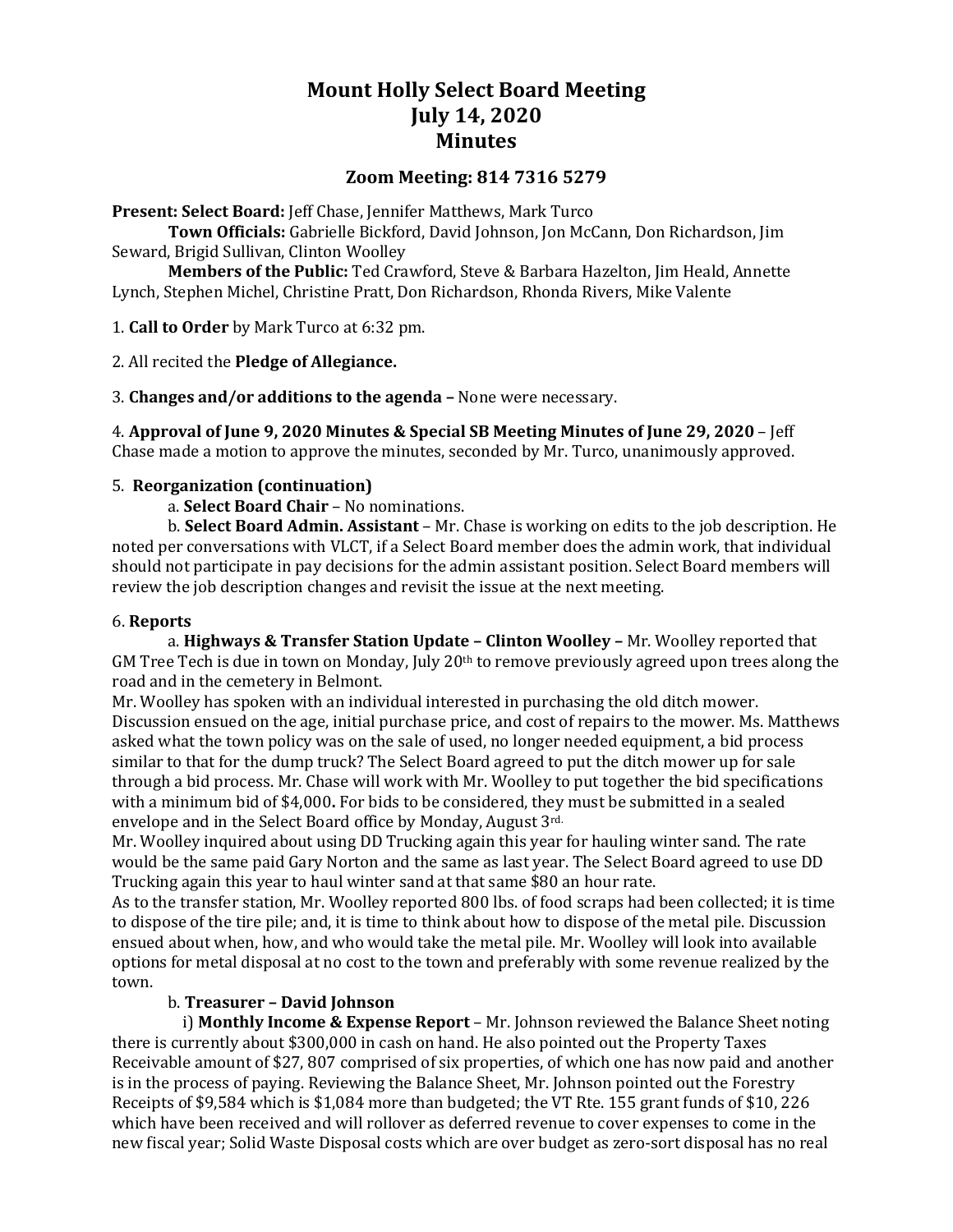revenue offset, but cost is still cheaper than disposing of recyclables through the regular trash; and, the Vehicle/Equipment Repair & Maintenance category which is \$7,291 under budget.

 ii) **FY'21 Tax Rate Change & Due Dates** – Mr. Johnson reviewed the \$109,840 budget surplus and the ability of the town to lower the tax rate due to legislation passed because of various COVID-19 concerns. With the extension of the federal and state tax deadline to July 15th, tax bills will not be mailed until early-to-mid August, so there will be a three-to-four week delay on tax revenue received. At present, there is enough cash on hand to cover two to three months of expenses. Discussion ensued about previous budget surpluses and the effect on future budgets of a tax rate cut now. Mr. Chase pointed out it would cost \$60,000 to pave one-fifth of a mile of Healdville Road, and there are other roads in town which also need to be paved. He asked if it might not be a good idea to use the remaining highway funds for their intended purpose: paving roads which are in poor condition. After additional discussion, Mr. Chase proposed a two-cent tax decrease, with the remaining \$55,000 surplus to be used for paving. He made a motion to set the municipal tax rate at 37.73 cents, seconded by Mr. Turco, unanimously approved. (Note: The municipal tax rate plus the education tax rate puts the Total Homestead Tax Rate at 1.9297, a 1% decrease from last year, and the Total Non-Homestead Tax Rate at 1.8948, a .35% decrease from last year.)

Additional discussion ensued about paving: timing, which roads, tonnage needed, shim coat vs. reclaim. Mr. Turco suggested asking for quotes for both: a top coat, and for reclaim. Mr. Chase will work with Mr. Woolley on a paving bid specification sheet.

Additional discussion ensued concerning the tax bills mailing date and the final tax due date with an awareness of the primary election on August  $11<sup>th</sup>$  and the general election on November  $3<sup>rd</sup>$ . The 30day discount rate is in effect regardless of mailing date. Mr. Turco made a motion that November  $30<sup>th</sup>$  be the final due date for taxes, seconded by Mr. Chase, unanimously approved. Ms. Matthews asked Mr. Johnson if he could run the Schedule of Officers' Compensation report for the August meeting. He replied he would do so.

 iii) **Financial Management Questionnaire -** Mr. Johnson stated this is an annual report which will be ready for review at the August meeting reflecting the year-end information.

c. **Rutland Regional Transportation Council Update – Clinton Woolley** – Mr. Woolley reported there was nothing that pertained to Mount Holly at the meeting aside from a discussion about chloride and chloride tanks.

d. **Rutland Region Planning Commission Update – Jon McCann –** Mr. McCann reported that RRPC welcomed Gabrielle Bickford as the alternate for Mount Holly. He also reported that RRPC has pledged their full support to help revise the town plan and RRPC staff will be available to help with the revisions when needed.

e. **Mount Holly Volunteer Rescue Squad Update – Kristin Veysey –** As Ms. Veysey was out on a Rescue call, Ms. Matthews read from MHVRS's year-end report. She pointed out that MHVRS ended their fiscal year making 44 calls in a row with an 88% coverage rate. Given the pandemic and the challenging circumstances which exist because of it, Ms. Matthews stated MHVRS was doing an outstanding job. She offered kudos all-around and thanked them for the essential service they provide the community. (Ms. Veysey joined the call shortly thereafter. Mr. Turco repeated what had been stated earlier.)

#### 7. **New Business**

a. S**chool Tuition Request – Mike Valente –** Mr. Valente referenced the recent Supreme Court decision in talking about his son's need to attend MSJ as well as take driver's ed elsewhere. Mr. Turco stated the Select Board would need a formal request from Mr. Valente to start to research and address the issue. Ms. Matthews asked if this was not an issue for the School Board rather than the Select Board. Mr. Valente stated the School Board deferred to the town when he approached them. Rhonda Rivers asked when did the Select Board ever vote on an individual student's tuition payment, and shouldn't this issue be addressed by the school district? Mr. Turco again stated the need for a formal request in writing from Mr. Valente.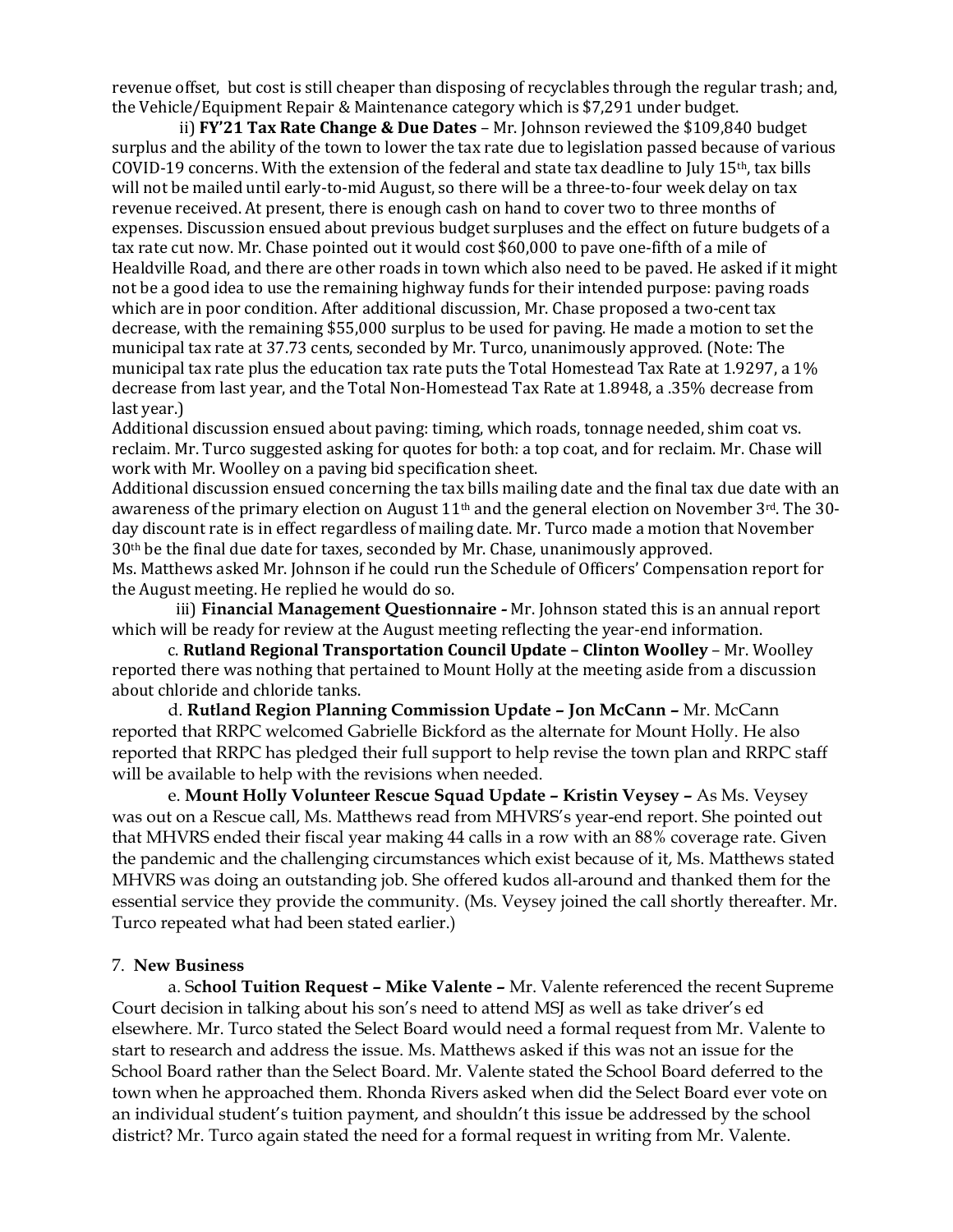b. **Mount Holly Administrative Officer/PC Clerk – Jon McCann –** Mr. McCann reported on the statutory need for an Administrative Officer (AO) once a town has land use bylaws. Mount Holly's subdivision regulations and flood hazard area regulations are land use bylaws and thereby require by State Statute the appointment of an Administrative Officer. Both VLCT and RRPC confirmed this to be the case. Mr. McCann also inquired about the Zoning Board of Adjustment, which Mount Holly has had in the past, and he inquired about who currently sat on that Board. Ms. Matthews reviewed that State Statutes and affirmed the need of an AO. Discussion ensued about the differences between a Zoning Board of Adjustment and a Development Review Board, the different responsibilities of the AO versus those of the Planning Commission clerk, the ability to combine both positions, funds currently available for the positions, and the need for the Planning Commission to further discuss the Administrative Officer position. The Select Board members did agree that an Administrative Officer is required by State Statute and will wait for a recommendation from the Planning Commission on the best person to fill that role and meet the responsibilities of the position.

c. **Purchasing Policy Revisions -** Mr. Chase stated that some revisions were necessary to the current policy to reflect minor versus major purchases per VLCT's recommendations. Mr. Chase will make the necessary edits and the Select Board will revisit the issue.

d. **Transfer Station Fence Repair/Replacement –** Mr. Turco noted that part of the fence is down at the transfer station and it needs to be fixed. Mr. Chase said he thought it should cost around \$1,000. Mr. Woolley said the fence got knocked down by plowing and pushing the snow in that corner. Discussion ensued on various repair options. Mr. Turco asked Mr. Woolley to get a couple of prices for the fence repair.

e. **Citizen Petition re: Select Board Meetings in Person –** Mr. Turco stated he had received a citizen petition requesting the Select Board return to in-person meetings. He noted the school could be used with health and safety requirements to be followed. Mr. Chase expressed concerns about the recent COVID-19 outbreaks in Chester and Londonderry. Ms. Matthews noted that Governor Scott had extended the State of Emergency to August 15th. Discussion ensued about recent outbreaks and closures. Eric from Okemo Valley TV commented on the difficulty people were having hearing at a recent Ludlow meeting given the need for social distancing and masks. Mr. Turco stated the Select Board would revisit the issue at the next meeting.

f. **August Select Board Meeting Date –** Ms. Matthews explained that the next Select Board meeting is scheduled for Tuesday, August 11th which is also the date of the Statewide Primary Election, so the meeting date needs to be changed. Discussion ensued on various dates. It was decided that the August Select Board meeting will be held on Tuesday, August 4th.

g. **Other** – There was no additional New Business.

#### 8. **Ongoing & Old Business**

a. **2011 Ford F-350 Dump Truck Bids –** Ms. Matthews explained that the bid deadline was July 7th and no bids were received, but a bid was dropped off today at the town office. The Select Board decided they could not accept that bid at this time and pushed the bid deadline out to Monday, August 3rd. The minimum bid remains at \$12,000, and the minimum bid on the ditch mower is \$4,000.

b. **Junk Ordinance Enforcement –** Ms. Matthews reported that Constable Paul Faenza is registered with the Judicial Bureau as Mount Holly's enforcement officer. She has received the order form for municipal tickets, so those will be ordered shortly. She also reported on her conversation with VLCT about revisions to the junk ordinance to clarify some of the language. VLCT stated that any revisions to an ordinance requires following all the steps for the adoption of an ordinance. The Select Board decided to leave the ordinance as is for the time being.